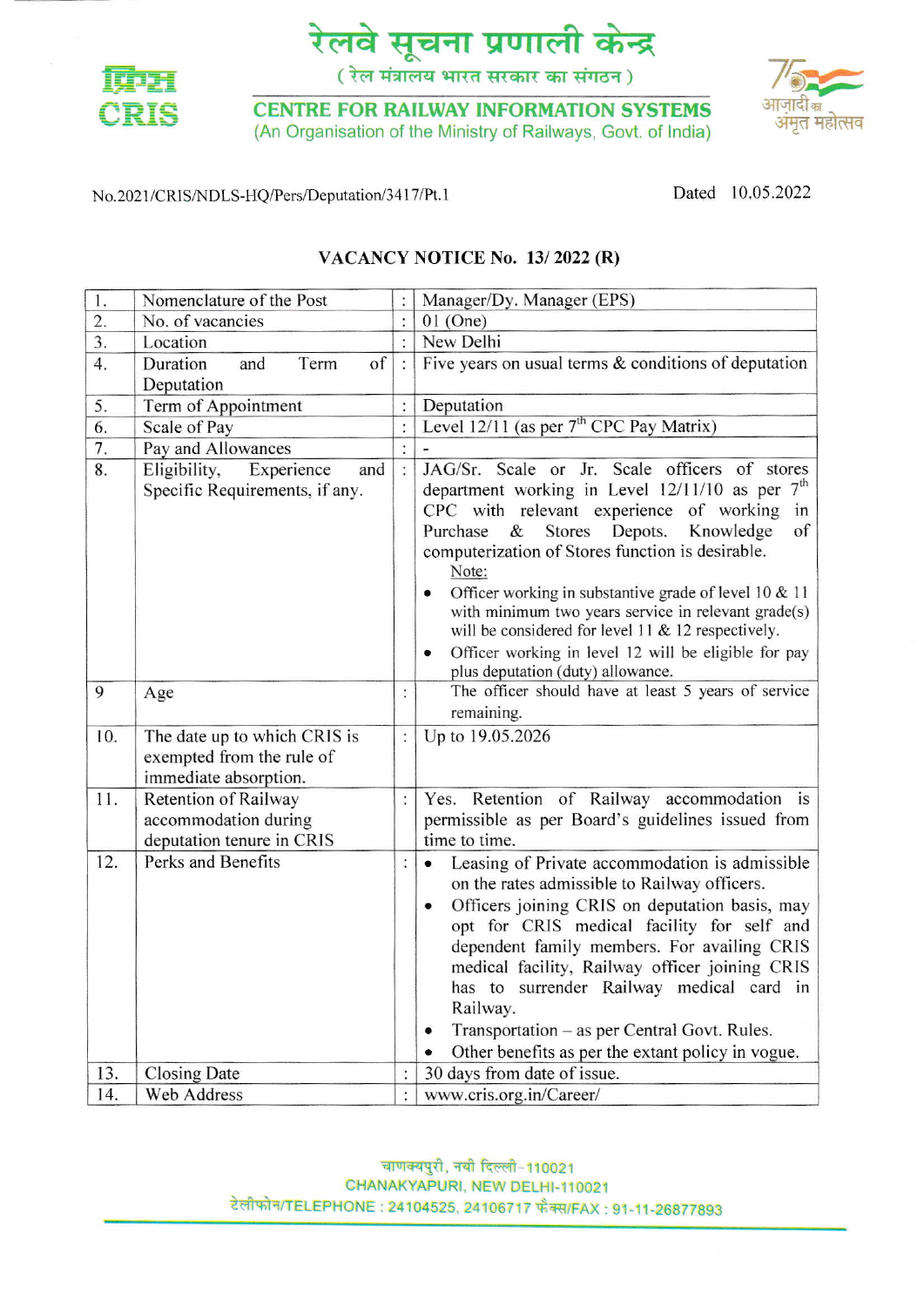Notes:

- l. Applicants are requested to submit simultaneously a copy of the application to their administrative officer (HQ/Board etc.) for forwarding the application to CRIS indicating No Objection, Vigilance/D&AR clearance, APARs for the last five years etc.
- 2. Eligible suitable applicants will be short-listed on the basis of eligibility and experience, if required, as per Vacancy Notice.
- 3. Selection criteria will be as mentioned in Ministry of Railway, Railway Board's letter No.2017/E(O)II/41/5 dated 25.05.2017 and No.2018/E(O)II/41/1 dated 07.03.2018.

Eligible and interested officers may apply in the prescribed application format, Annexure-I attached in online mode and may send their application through email  $\omega$  shekhar.chander $\omega$ cris.org.in and adhikari.devendra@cris.org. in.

 $799142$ 

(Chander Shekhar) Registrar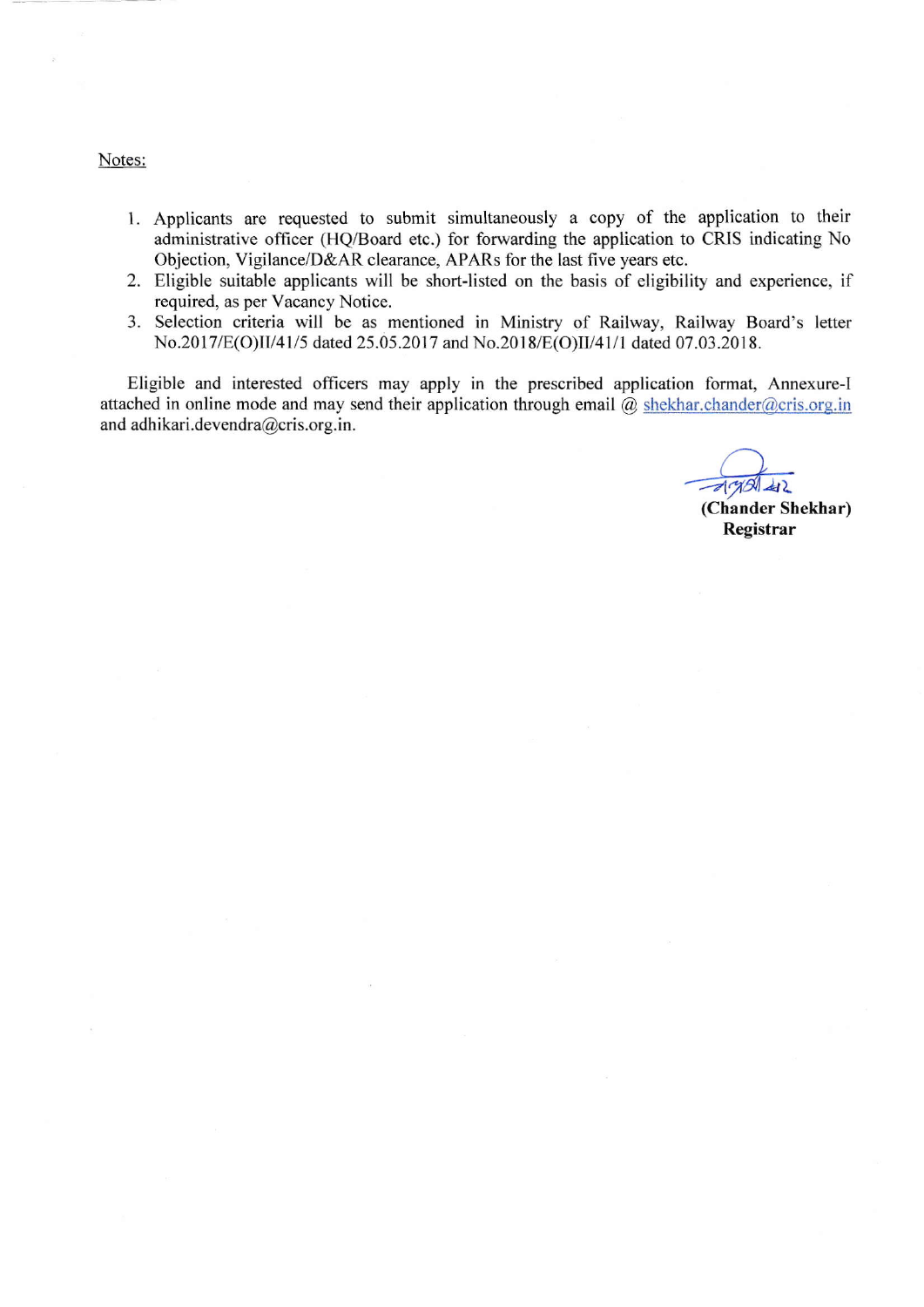Photo

# PRESCRIBED PROFORMA

# FOR SUBMISSION OF APPLICATIONS ON DEPUTATION BASIS

| blanks)       | Vacancy Notice No.<br>(appears on the top middle side of notice) |  |
|---------------|------------------------------------------------------------------|--|
|               | File No.                                                         |  |
| 't leave<br>Ξ | (appears on the top left side of notice)                         |  |
| Import<br>don | Post against which application has been                          |  |
|               | submitted                                                        |  |
| (please       | Choice of station                                                |  |
|               | (wherever applicable)                                            |  |

#### Personal Data

| 1.  | Name                                                                        | :              |  |
|-----|-----------------------------------------------------------------------------|----------------|--|
| 2.  | Gender                                                                      | :              |  |
| 3.  | Service                                                                     | :              |  |
| 4.  | Department                                                                  | :              |  |
| 5.  | Category                                                                    | :              |  |
| 6.  | Date of Birth                                                               | :              |  |
| 7.  | <b>DITS</b><br>(Date of entry into Time Scale)                              | $\ddot{\cdot}$ |  |
| 8.  | Date of entry in Gr. B<br>(Wherever applicable)                             | :              |  |
| 9.  | Present Pay Band with Grade Pay and<br>basic pay as on date of application. | $\ddot{\cdot}$ |  |
| 10. | Present Designation & Railway                                               | :              |  |
| 11. | <b>Contact Details</b>                                                      | :              |  |
|     | (a) Email ID                                                                | :              |  |
|     | (b) Telephone (O)                                                           | :              |  |
|     | (C) Telephone (R)                                                           | :              |  |
|     | (d) Mobile Number                                                           | :              |  |